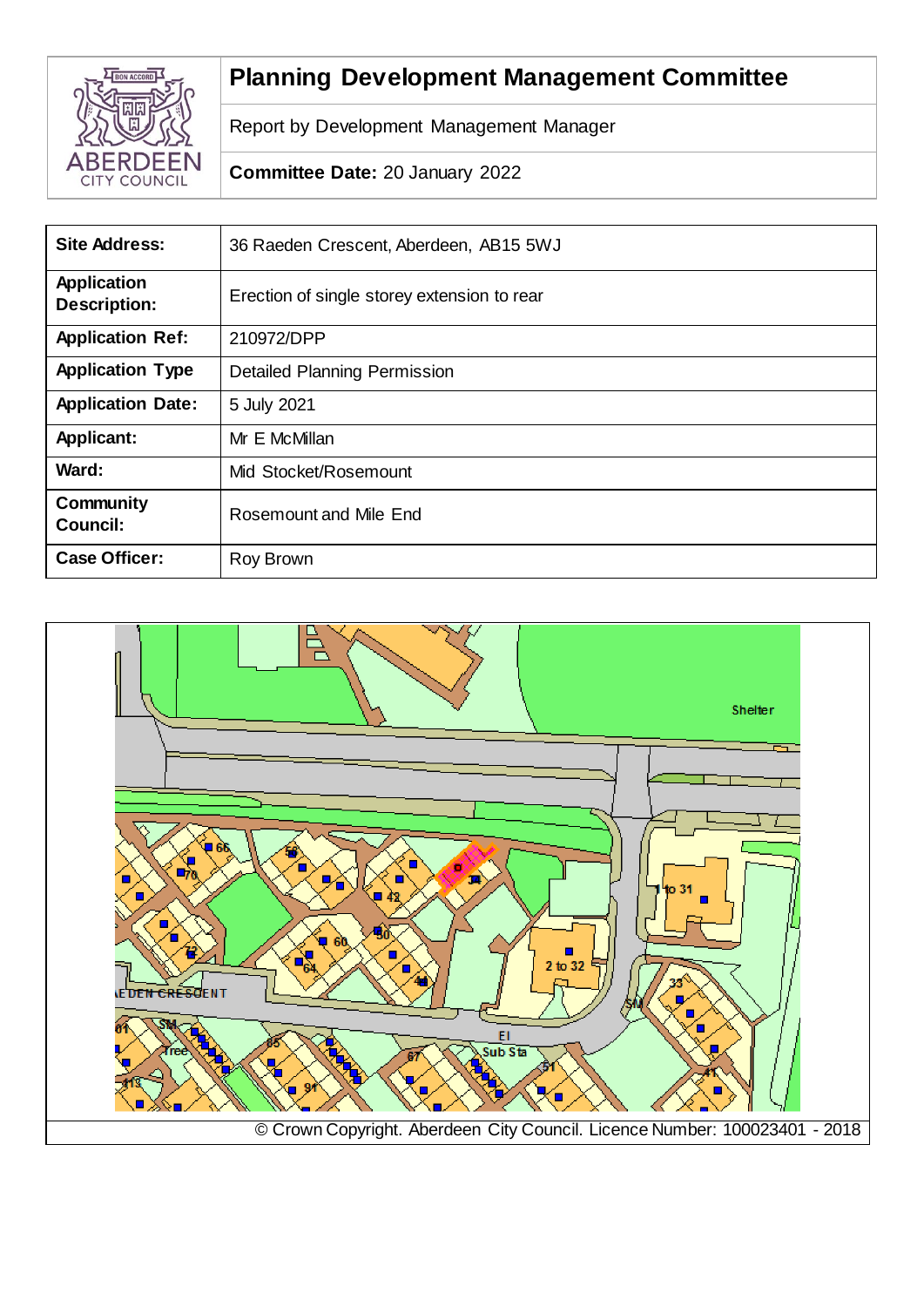# **RECOMMENDATION**

Approve Conditionally

#### **APPLICATION BACKGROUND**

#### **Site Description**

The application site comprises a two-storey semi-detached dwellinghouse, its associated front and rear curtilage and a communal drying area adjacent to the residential curtilage, located in a residential area.

The dwellinghouse has a southwest facing principal elevation that fronts communal open space and a footway. It is adjoined by 34 Raeden Crescent to the southeast and is bounded to the northwest and northeast by open space and a public footpath. Approximately 10m to the north of the site is a dual carriageway, Westburn Road.

The ground level slopes from the southwest to northeast and thus the rear elevation is c.0.8m lower in ground level than that of the principal elevation.

The surrounding area of Raeden Crescent is characterised by uniformly designed single storey and two-storey terraced and semi-detached dwellings.

#### **Relevant Planning History**

Planning permission (Ref: 191508/DPP) was refused on 10<sup>th</sup> December 2019 for the erection of front and rear dormers and a single storey rear extension on the property. It was refused due to the incompatible design and scale of the dormers and the decision was upheld by the Local Review Body. Its Report of Handling stated: *'It must be emphasised that planning permission is refused due to the design and scale of the proposed dormers but not that of the extension.'* There was no reference to the single storey extension in the reasons for refusal.

The single storey extension proposed in that application was of similar design and form to the extension proposed.

# **APPLICATION DESCRIPTION**

#### **Description of Proposal**

Planning permission is sought for the erection of a single storey extension to the (northeast) rear of the dwelling. The extension would have a lean-to roof with a maximum height of c.4.5m and c.3.5m high eaves. It would be c.5.5m in width and would project c.2.4m from the rear elevation along the boundary shared 34 Raeden Crescent. It would be finished in brick, roof tiles to match the existing building and would have a uPVC door, fanlight and window.

The plans indicate that two rooflights are proposed on the southwest elevation and a new window opening is proposed on the northwest elevation of the dwellinghouse. These alterations would fall within the provisions of Class 2B of the Town and Country Planning (General Permitted Development) (Scotland) Order 1992, as amended. They therefore do not require express planning permission and are therefore not included in the application.

#### **Amendments**

In agreement with the applicant, the following amendments were made to the application:

The application has been reduced in scale so that only a single storey extension is proposed rather than the two-storey extension that was initially proposed. The finishing materials have been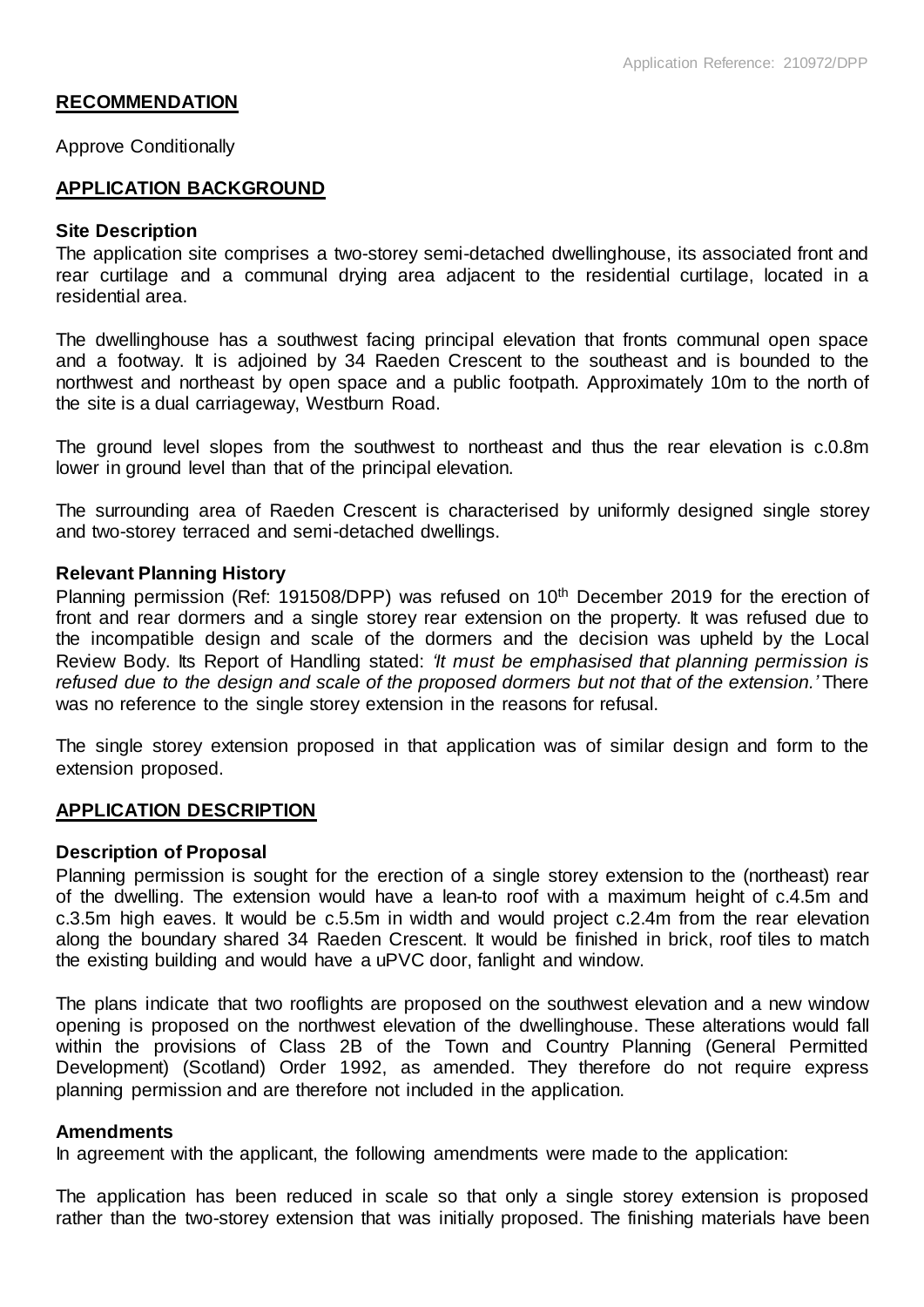revised to be brick and to have roof tiles to match the existing building. This change required the re-notification of the application, which was carried out in November 2021.

# **Supporting Documents**

All drawings can be viewed on the Council's website at: [https://publicaccess.aberdeencity.gov.uk/online](https://publicaccess.aberdeencity.gov.uk/online-applications/applicationDetails.do?activeTab=documents&keyVal=QVRW3VBZLGL00)[applications/applicationDetails.do?activeTab=documents&keyVal=QVRW3VBZLGL00](https://publicaccess.aberdeencity.gov.uk/online-applications/applicationDetails.do?activeTab=documents&keyVal=QVRW3VBZLGL00)

# **Reason for Referral to Committee**

The application has been referred to the Planning Development Management Committee because more than 5 timeous letters of objection have been received and because the Rosemount and Mile End Community Council has objected to the application.

This community council has been dis-established since the submission of the objection. However, as they were the recognised local Community Council at the time of their objection, their response is considered a Local Community Council objection in terms of the Aberdeen City Council Consolidated Schemes of Delegation for Planning and Related Applications.

# **CONSULTATIONS**

**Rosemount and Mile End Community Council** – Objection – Concerns raised with respect to the initial submission for a two-storey extension. The proposed extension is too large, would cover more than 50% of the rear curtilage, it would be out of character and of inappropriate finish, which would be of particular concern due to it being readily visible from public areas. The proposal would be particularly dominating to the public footpath to the north due to its close proximity, design and scale. Many flatted properties to the east of the development which are likely to be impacted by it may not be aware it has been submitted as they were not notified.

# **REPRESENTATIONS**

7 timeous representations objecting to the application have been received overall, this includes any additional comments received due to the re-notification of the application in light of the amendments submitted. The matters of concern raised can be summarised as:

- The design, materials and scale of the extension would not be compatible with original dwelling, the site and the surrounding area. The proposal would conflict with the Supplementary Guidance: 'The Householder Development Guide'.
- The proposal would adversely affect the amenity afforded to 34 Raeden Crescent by overshadowing its curtilage and would appear dominating and overwhelming to users of the public footpath to the north, given its proximity and brick construction.
- The proposal could impact the drainage of the adjacent property.
- Concern raised with respect to the design and scale of the initially submitted proposal to erect a two-storey extension and its impact on residential amenity.
- There are discrepancies in the drawings as they show that the extension would be built in brick, but the notes identify the use of both standing seam cladding and brick. It is also argued that the plans over-state the size of the rear curtilage.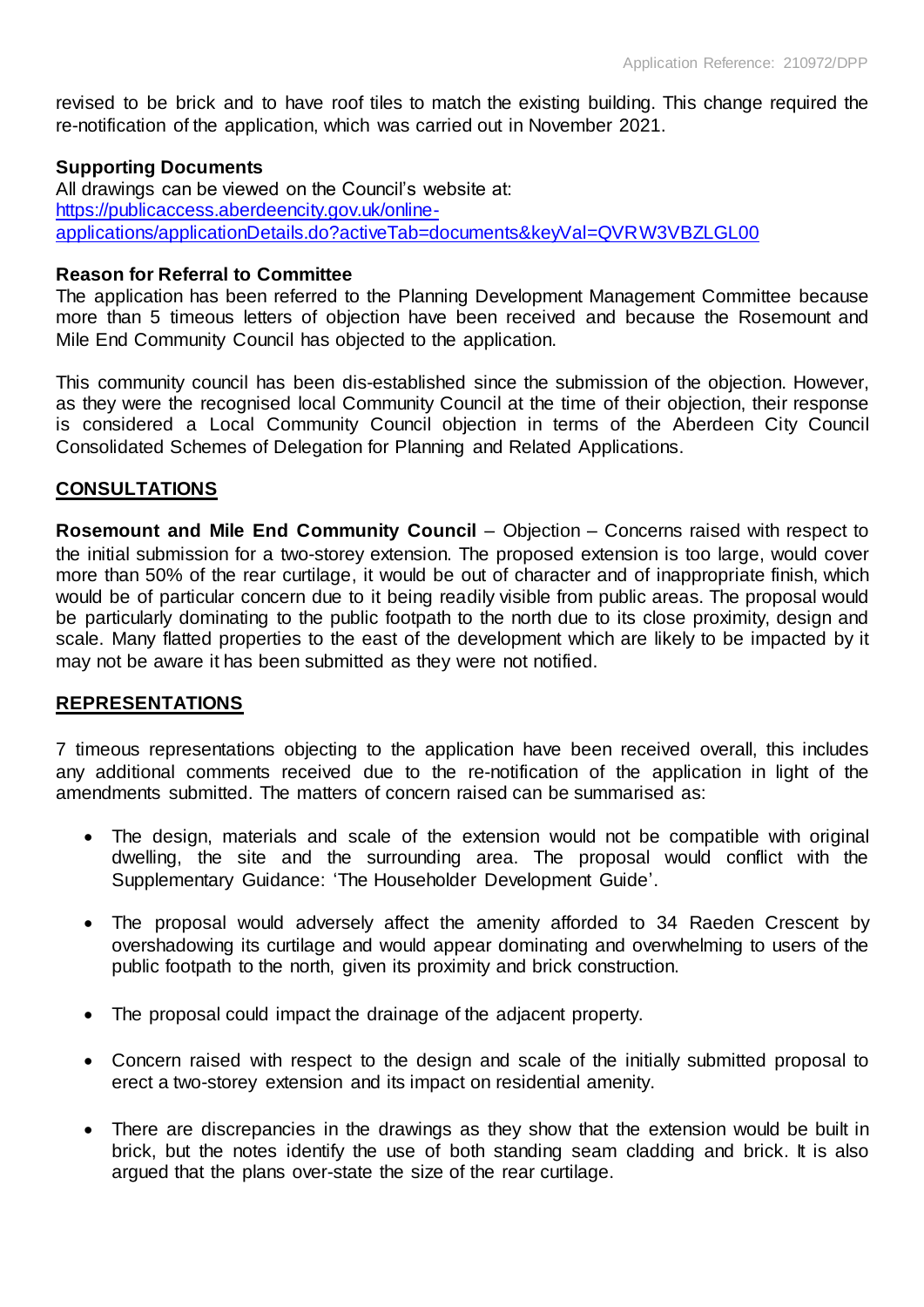- The planning history is confusing. The proposal was included on the Planning Development Management Committee agenda as a two-storey extension. An application for a two-storey extension may be submitted in the future.
- Concern that the inclusion of the drying area within the site boundary would result in a change of use of the space from amenity space to garden ground, and concern that this could set an unwelcome precedent.
- The accuracy of the Land Ownership Certificate submitted with the application is disputed.

# **MATERIAL CONSIDERATIONS**

# **Legislative Requirements**

Sections 25 and 37(2) of the Town and Country Planning (Scotland) Act 1997 require that where, in making any determination under the planning acts, regard is to be had to the provisions of the Development Plan and that determination shall be made in accordance with the plan, so far as material to the application unless material considerations indicate otherwise.

# **Development Plan**

#### Strategic Development Plan

The current Strategic Development Plan for Aberdeen City and Shire was approved by Scottish Ministers in September 2020 and forms the strategic component of the Development Plan. No issues of strategic or cross boundary significance have been identified. (or state otherwise)

#### Local Development Plan

Section 16 (1)(a)(ii) of the Town and Country Planning (Scotland) Act 1997 requires that, where there is a current local development plan, a proposed local development plan must be submitted to Scottish Ministers within 5 years after the date on which the current plan was approved. From 21 January 2022, the extant local development plan (ALDP) will be beyond this 5-year period. The Proposed Aberdeen Local Development Plan 2020 has been submitted to the Planning & Environmental Appeals Division at the Scottish Government in July 2021. The formal examination in public of the Proposed Local Development Plan 2020 has commenced with reporters appointed. Material consideration will be given to the Proposed Local Development Plan 2020, in the context of the progress of its examination, in the assessment of planning applications.

Given the extant local development plan is beyond its five-year review period consideration, where relevant, should be given to paragraph 33 of the Scottish Planning Policy (2014) which states: "Where relevant policies in a development plan are out-of-date or the plan does not contain policies relevant to the proposal, then the presumption in favour of development that contributes to sustainable development will be a significant material consideration.

The following policies are relevant –

Policy D1 - Quality Placemaking by Design Policy H1 - Residential Areas

# **Supplementary Guidance (SG)**

The Householder Development Guide (HDG)

# **Proposed Aberdeen Local Development Plan 2020**

The Proposed Aberdeen Local Development Plan (Proposed ALDP) was approved at the Council meeting of 2 March 2020. A period of representation in public was undertaken from May to August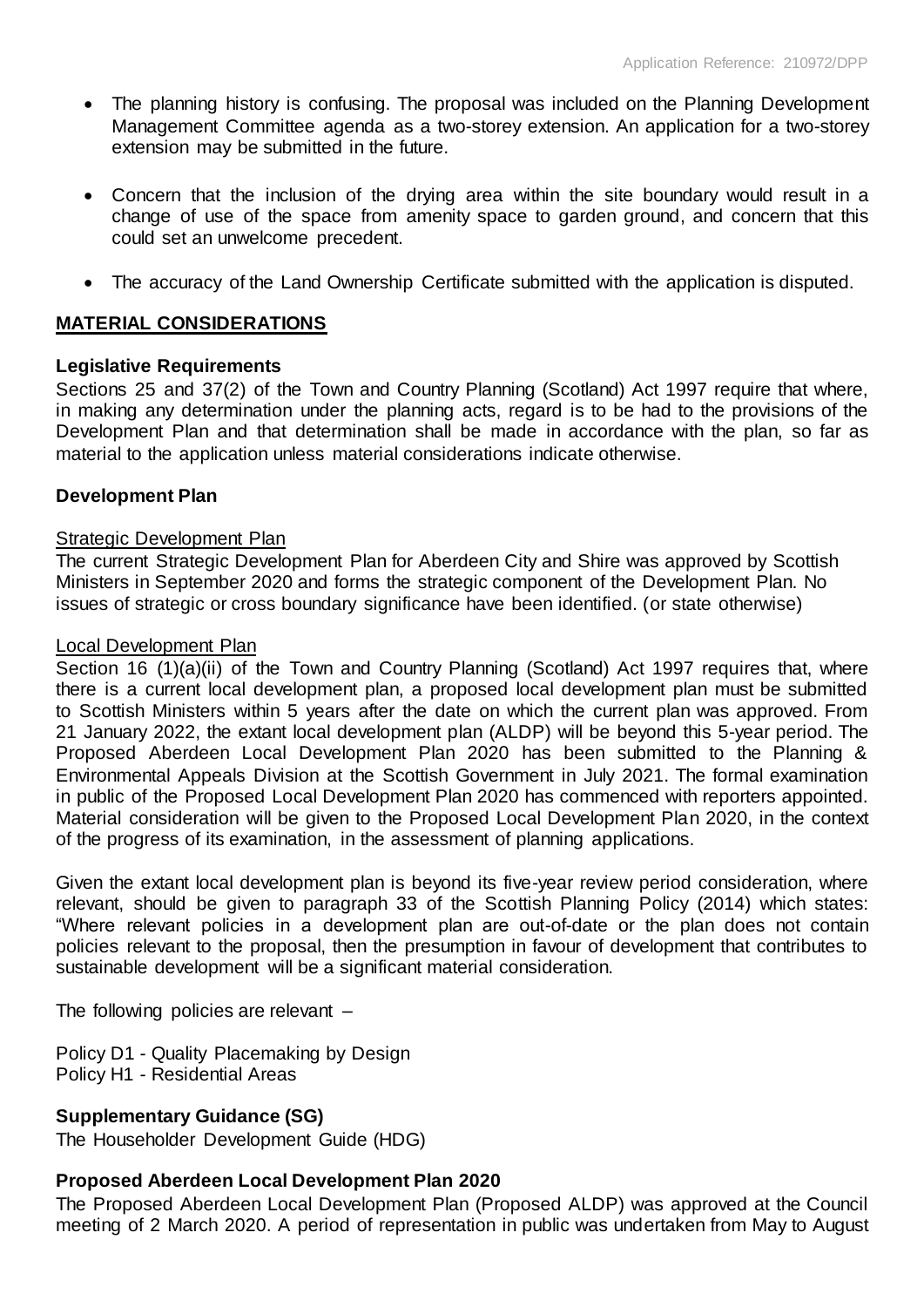2020 and the Proposed ALDP has since been submitted to the Scottish Government Planning and Environmental Appeals Division for Examination in Public. The Proposed ALDP constitutes the Council's settled view as to what the final content of the next adopted ALDP should be and is now a material consideration in the determination of planning applications. The Aberdeen Local Development Plan 2017 will continue to be the primary document against which applications are considered. The exact weight to be given to matters contained in the Proposed ALDP (including individual policies) in relation to specific applications will depend on whether –

- such matters have or have not received representations as a result of the period of representations in public for the Proposed ALDP;
- the level of representations received in relation to relevant components of the Proposed ALDP and their relevance of these matters to the application under consideration.

The foregoing can only be assessed on a case-by-case basis. The following policies of the Proposed ALDP are of relevance:

Policy H1 - Residential Areas Policy D1 - Quality Placemaking Policy D2 - Amenity

# **EVALUATION**

# **Principle of Development**

The application site is located in a residential area, under Policy H1 of the ALDP, and the proposal relates to householder development. Householder development would accord with this policy in principle if it does not constitute over development, adversely affect the character and amenity of the surrounding area, does not result in the loss of valued open space, and it complies with the Supplementary Guidance, in this case the Householder Development Guide (HDG).

This proposal would comprise development that would be located in the existing private residential curtilage. Therefore, it would not result in the loss of publicly valued open space.

The other issues are assessed in the below evaluation.

# **Design and Scale**

To determine the effect of the proposal on the character of the area it is necessary to assess it in the context of Policy D1 of the ALDP. This policy recognises that not all development will be of a scale that makes a significant placemaking impact but recognises that good design and detail adds to the attractiveness of the built environment.

The Supplementary Guidance: 'The Householder Development Guide' states that given the wide variety of house types across the city and the existence of 'dual-frontage' dwellings, it will be for the planning authority to determine which elevation forms the principal elevation of a dwelling for the purposes of this guidance. In assessing this proposal against the HDG, it is recognised that both the northwest and southeast elevations of this dwelling are public facing and the fenestration of the windows and doors on each are characteristic of a principal elevation. Nevertheless, the southwest elevation is the principal elevation in that it, like the adjacent properties, fronts the residential court serving Raeden Crescent and the southwest curtilage is of layout and design solely characteristic of front curtilage. The rear elevation fronts open space and the curtilage to the northeast contains features characteristic of being rear curtilage. Therefore, the planning service considers that the southeast elevation of this dwellinghouse is unambiguously the principal elevation and, as such, the development constitutes a rear extension.

The proposed extension would be ancillary to the original dwelling in terms of its single storey lean-to form and its ancillary maximum and eaves heights that would be significantly less than of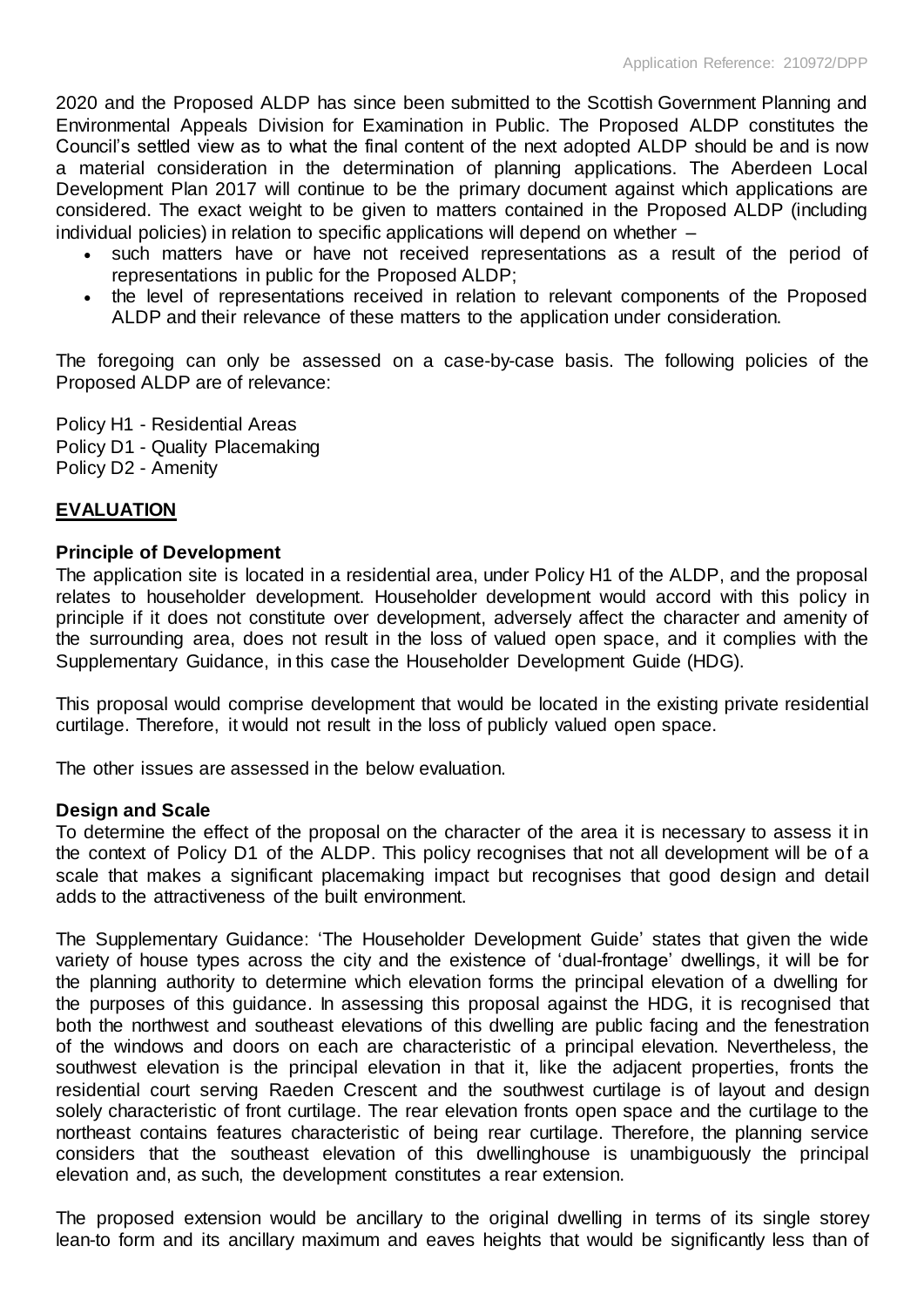the original dwelling. The proposed extension would comply with the guidance in the HDG for rear extensions in that it would project significantly less than 4m along the boundary shared with the adjacent property, 34 Raeden Crescent as it would project c.2.3m to the rear along the mutual southeast boundary.

The finishing materials and, in particular the use of brick and roofing tiles, would match and thus complement the use of those on the original dwelling. The use of brick would correspond with the basecourse of the original dwelling. Given the extension would be readily visible from public vantage points on Westburn Road to the west, north and east, should the application be approved, it would be subject to a condition requiring the finalised details of the finishing materials of the development to be submitted to the Planning Service for consideration.

In compliance with the HDG, the proposal would not result in the footprint of the dwelling being doubled as the footprint of the dwelling as extended would be 23% greater than that of the original dwelling. The rear curtilage covers an area of c.27.3sqm, noting that the area of drying area and the minor strip of land at the northwest of the site does not form part of the residential curtilage and is therefore not included in this figure. The proposed extension would have a built footprint of c.12.8sqm. Therefore, c.47% of the rear garden ground would be covered by development. As such, it would comply with the HDG in that no more than 50% of the rear curtilage would be covered by development as a result of the proposal.

Whilst it would be readily visible from Westburn Road and there are indeed no similar extensions on the rear of the similar dwellings in the surrounding area, this does not mean that no development of this nature would be acceptable, but that the Planning Service needs to give due consideration to the character of the area. Overall, it is considered that the design and scale of the proposed single storey extension would be architecturally compatible with the original dwelling and the surrounding area. Therefore, it would not adversely affect the character and visual amenity of the surrounding area and given its ancillary scale and footprint, the proposal would not constitute over-development. As such the design and scale of the development would comply with Policies H1 – Residential Areas and D1 – Quality Placemaking by Design of the ALDP and the Supplementary Guidance.

# **Residential Amenity**

Established using the 45-degree sunlight method in the HDG, the extension would not overshadow the habitable rooms of any neighbouring property. Whilst c.1sqm of the rear curtilage of 34 Raeden Crescent would be overshadowed by the development, the impact to the level of sunlight afforded to 34 Raeden Crescent would be very limited and would have negligible impact on their residential amenity. Overall, just c.4% of the total area of the rear curtilage of 34 Raeden Crescent would be affected, the development is to the northwest of the affected space and thus would only impact the space on very limited hours, and the affected space is already overshadowed by the dwellings of 34 and 36 Raeden Crescent themselves.

The 45-degree daylight method in the HDG shows the proposal would adversely affect the level of background daylight entering the glazed rear door of 34 Raeden Crescent. However, as the room is a kitchen rather than a habitable room and the room is also served by a large window, the impact on this window would have negligible impact on the level of residential amenity afforded to that dwelling.

The proposed extension would not adversely affect the level of privacy afforded to the adjacent property given its windows would be on the northeast elevation similar to the existing windows on the dwelling.

As such, it is considered that the proposed extension would not impact any other property in terms of sunlight, daylight or privacy given its distance from other residential properties. The proposed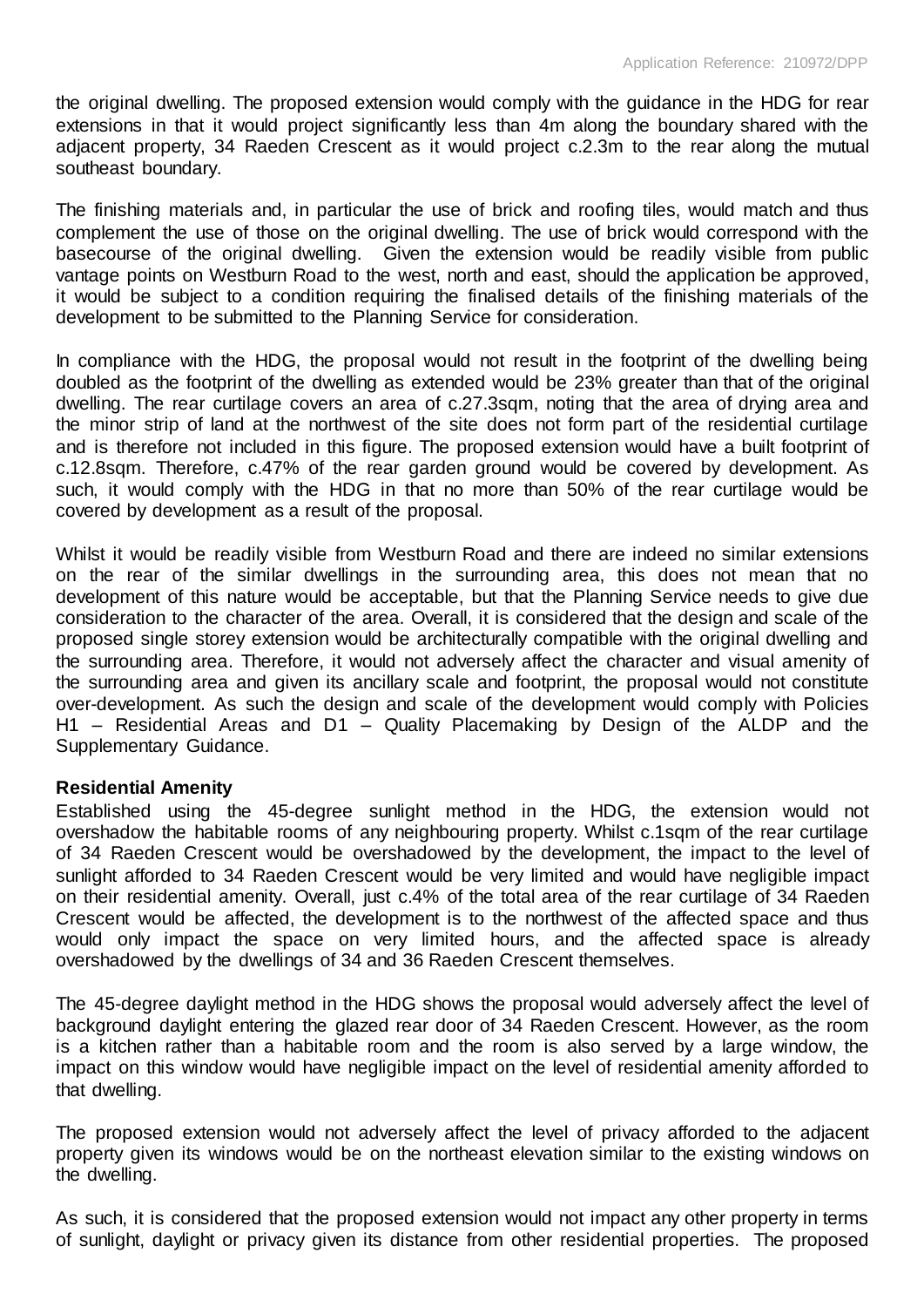extension would therefore have a negligible impact to residential amenity in terms of privacy, sunlight and background daylight, in accordance with Policies H1 and D1 of the ALDP, and the HDG.

# **Matters Raised by the Rosemount Community Council**

It is considered that the concerns raised with respect to the design, materials, scale and footprint of the initially submitted two-storey extension have been satisfactorily addressed through the amendments to the application and through a condition regarding the materials.

The comments note that some properties were not notified and may not be aware of the application. The planning authority notified all neighbouring properties within 20m of the application site, as required by Regulation 18 of the Town and Country Planning (Development Management Procedure) (Scotland) Regulations 2013, as amended. Any properties outwith 20m of the application site were therefore not notifiable neighbours, nevertheless, any member of the public has the opportunity to comment on a planning application should they wish to do so.

With respect to concern that the flats (1-31 and 2-32 Raeden Crescent) are likely to be impacted by the development, given the significant distance from the development from these residential properties and the minor scale of the development, the proposal would have no impact on the residential amenity afforded to those properties.

# **Matters Raised in the Representations**

# Amenity

The concerns raised with respect to the impact on residential amenity have been satisfactorily addressed through the submission of revised plans to reduce the extension to the single storey extension proposed and its above evaluation. The proposal would be of ancillary scale and form and would not adversely affect the level of amenity afforded to the users of the public footpath to the north.

# Design and Scale

The concerns raised with respect to the design and scale have been satisfactorily addressed in the above evaluation and through the revision to reduce the proposal to a single storey extension. The extension has been revised so that its footprint would cover less than 50% of the rear curtilage.

# Application Description Changes

The development has been amended since submission to be a single storey extension. Neighbours were re-notified once these revised plans had been submitted.

Whilst the application was included on the Planning Development Management Committee Business Planner of the 9<sup>th</sup> December 2021 PDMC Agenda Pack as a '2 storey extension', it must be highlighted that the agenda pack is indicative and not relevant in the determination of this application. The application description has been amended since that document was written and the application processed in the correct manner as a result.

Notwithstanding the application site includes a drying area to the northeast of the rear curtilage within the red line boundary, the application solely relates to the erection of a single storey extension within existing residential curtilage. The application does not include the change of use. This would require planning permission separately.

Every planning application is assessed on its own merits and any application that may be submitted in the future would be processed in accordance with statutory requirements against the relevant material planning considerations at that time.